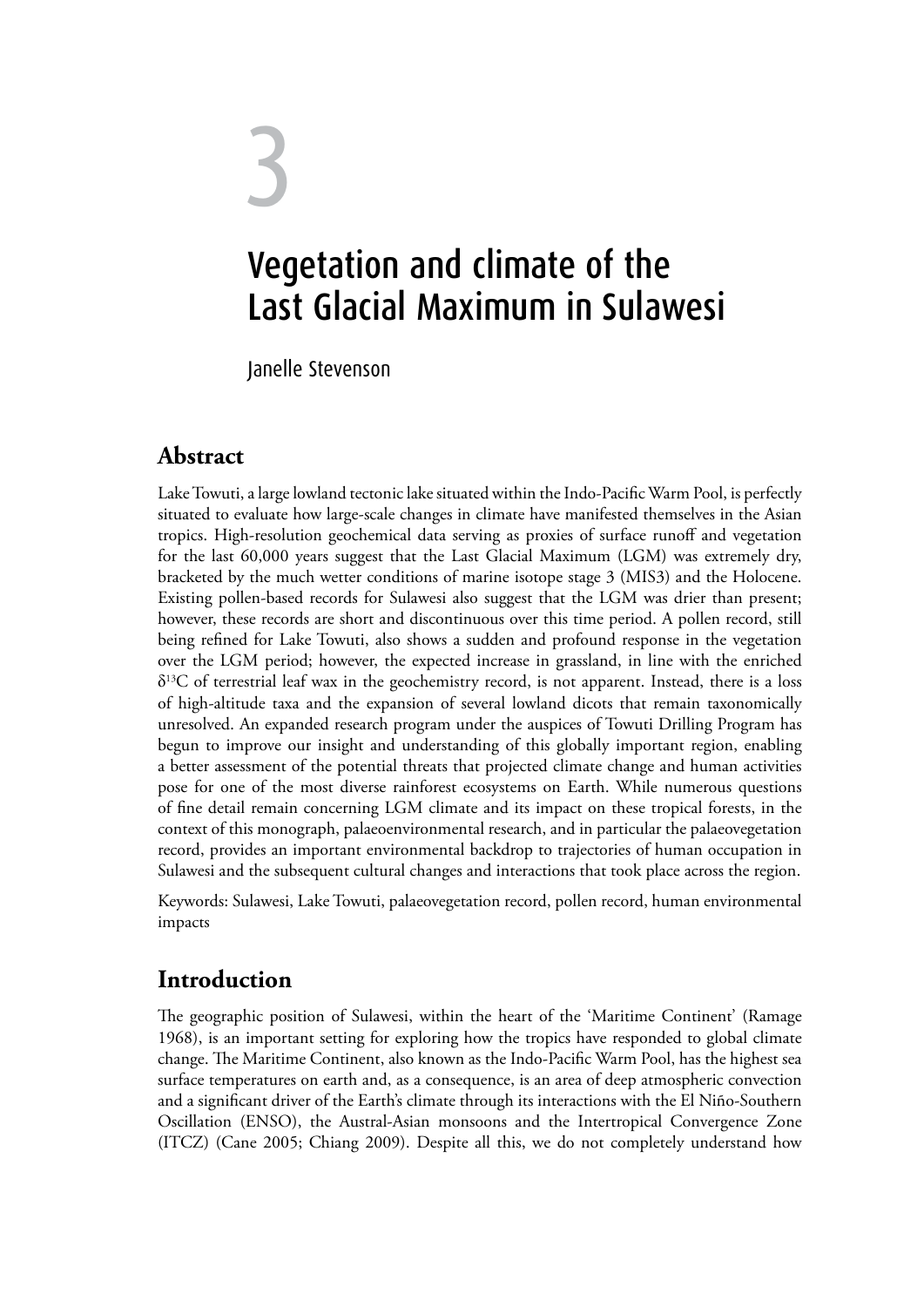the climate system in this region operates today, how it will respond to future change, nor what environmental conditions were like in the past (Meehl et al. 2007; Kumar et al. 2013). In addition, Sulawesi is recognised as a 'hotspot' of Southeast Asian biodiversity (Whitten et al. 1987; Cannon et al. 2009), yet we know very little about the modern vegetation of the island, how resilient it has been in the past and what threats future change may pose for its numerous species.

### **The region**

The Last Glacial Maximum (LGM) is the most recent significant deviation from current climatic conditions. From around 27,000 to 21,000 years ago, global temperatures were significantly cooler and global sea level was lower by around 120 m due to the extensive growth of ice-sheets in the northern hemisphere and thickening of the Antarctic ice sheet (Lambeck and Chappell 2001). The dramatic impact the LGM had on plants, animals and dependent human populations in the northern hemisphere is well documented (Gamble et al. 2004); however, much less is known about its impact in the tropics. It is clear though that the tropical regions did not go unaffected, with the most unequivocal evidence for change in this region observed in records from the larger mountain ranges of New Guinea. Here, for example, tropical glaciers expanded and montane forest zones shifted to lower elevations (Hope and Peterson 1975; Hope 2005). Similarly, faunal evidence from archaeological sites at 350 metres above sea level (m asl) on the Bird's Head of Papua reveal montane forest mammals present during LGM times at an elevation that today supports lowland rainforest with its distinctive mammal species (Pasveer and Aplin 1998). Other lowland records, such as the fauna recovered from the caves of Liang Lemdubu and Nabulei Lisa, in the Aru Islands, point to increasingly drier conditions during the LGM with a peak in open grassland species and a corresponding decline in forest species between 20,000 and 16,000 years BP (O'Connor et al. 2005).

Palaeovegetation records based on the fossil content of lake and swamp sediments are some of the most powerful descriptors of terrestrial landscape change at our disposal. The available evidence from the broader region are locally variable, but overall demonstrate a similar timing and direction of change over crucial time periods from locations such as Sumatra (Stuijts et al. 1988; Flenley and Butler 2001), Java (van der Kaars and Dam 1995, 1997) and Papua (Hope and Tulip 1994; Haberle 1998), as well as two records from Sulawesi (Dam et al. 2001; Hope 2001) (Figure 3.1). While many of these records are low in resolution and sometimes poorly dated, generally they document responses to the glacial cycle; cool and wet conditions over much of Indonesia c. 30,000 years ago, universally cooler and dryer conditions during the LGM, replaced by warmer and wetter conditions during the Holocene (see reviews by De Deckker et al. 2003; Hope et al. 2004; Reeves et al. 2013).

The longest published palaeovegetation record from a terrestrial location in the region is the 135,000-year-old record from the Bandung Basin, in Java (van der Kaars and Dam 1995, 1997) (Figure 3.1). This lowland record indicates that the last inter-glacial (approximately 125,000 years ago) was warm and humid, and that drier conditions had their onset around 81,000 years ago, thought to be in response to lower sea levels and the consequent changes to monsoon flows. The period from 47,000 to 20,000 years BP is interpreted as the driest and coolest in the record, once again suggesting the strong influence of the glacial cycle on vegetation structure.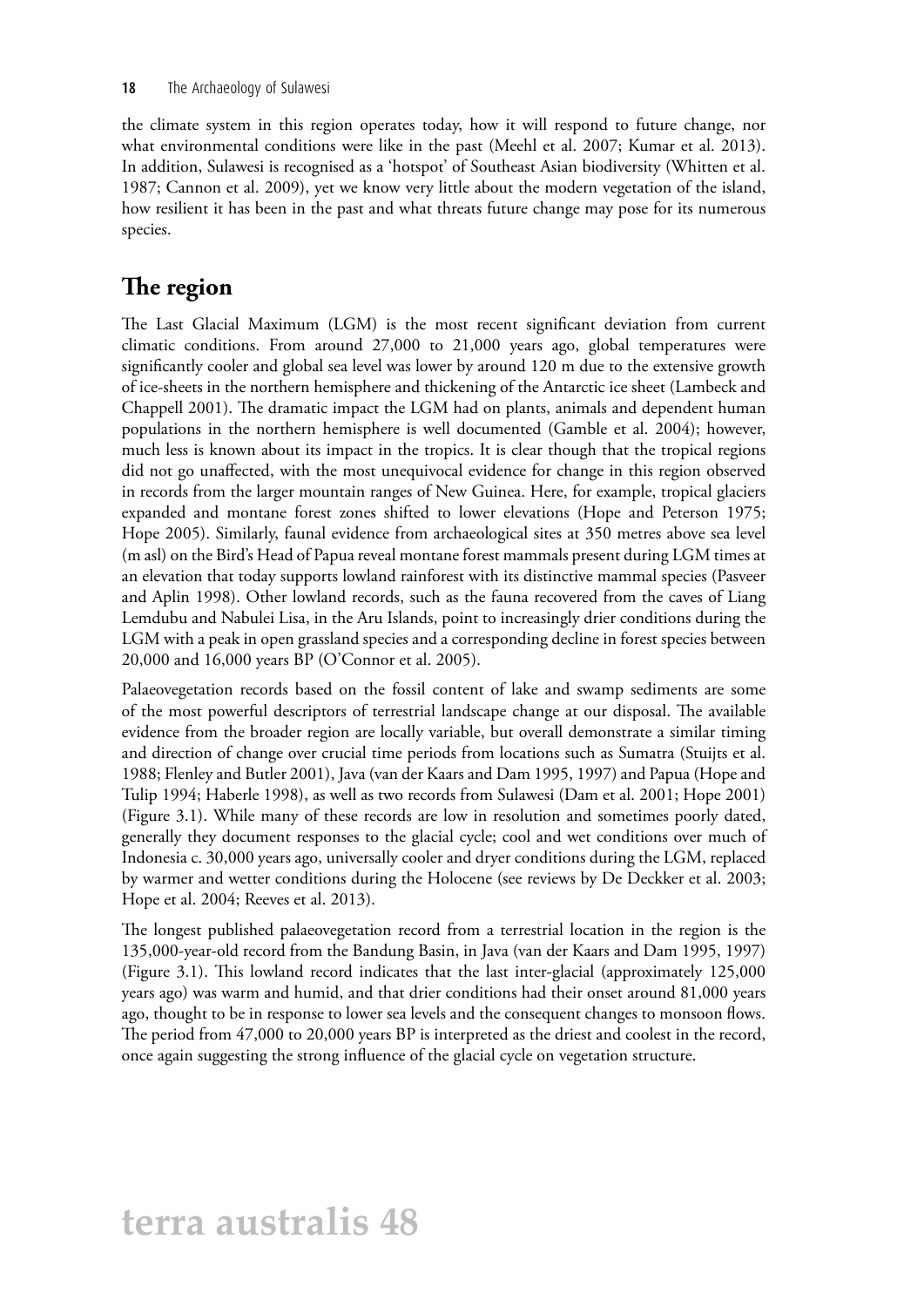The records that underpin much of our understanding of long-term Quaternary vegetation change in the region, however, come from marine cores (van der Kaars 1991; van der Kaars and Dam 1995; van der Kaars et al. 2000, 2010) (Figure 3.1). The two longest marine records, spanning 300,000 and 180,000 years, also suggest significant reorganisation of vegetation in line with glacial–interglacial cycles and infer drier and cooler conditions during glacial periods and warmer and wetter conditions during interglacials. A drawback of marine pollen records, however, is their complexity, incorporating pollen from vast source areas that often represent several biogeographic zones and, as a consequence, they are not sensitive indicators of change at any one location (e.g. van der Kaars et al. 2000). They can also be influenced by changes in land–ocean distributions that 'mimic' orbitally forced precipitation.



#### Figure 3.1: Sites mentioned in text.

Terrestrial Pollen Sites: 1. Danau di Atas, Sumatra (Newsome and Flenley 1988; Stuijts et al. 1988); 2. Rawa Danau, Java (van der Kaars et al. 2000); 3. Bandung Basin, Java (van der Kaars and Dam 1995, 1997); 4. Lake Tondano, Sulawesi (Dam et al. 2001); 5. Wanda mire, Sulawesi (Hope 2001); 6. Lake Hordorli, Irian Jaya (Hope and Tulip 1994); 7. Tari Basin, Papua New Guinea (Haberle 1998). Marine Cores: 8. Lombok Ridge (van der Kaars 1991); 9. Banda Sea (van der Kaars et al. 2000); 10. core BAR94-42, Sumatra (van der Kaars et al. 2010).

Source: CartoGIS, College of Asia and the Pacific, The Australian National University.

#### **Sulawesi**

The two published palaeovegetation records for Sulawesi that extend beyond the LGM are from Lake Tondano in the north of Sulawesi (Dam et al. 2001) and Wanda mire from South Sulawesi (Hope 2001) (Figure 3.2). Both are lowland/submontane records (i.e. below 800 m) and both are from near-shore shallow water settings, making them highly sensitive to shoreline fluctuations. Consequently, both are discontinuous from around 30,000 years ago through to the late glacial/early Holocene, with the absence of record interpreted as signifying lower lake levels and therefore a much drier LGM (Figures 3.3 and 3.4).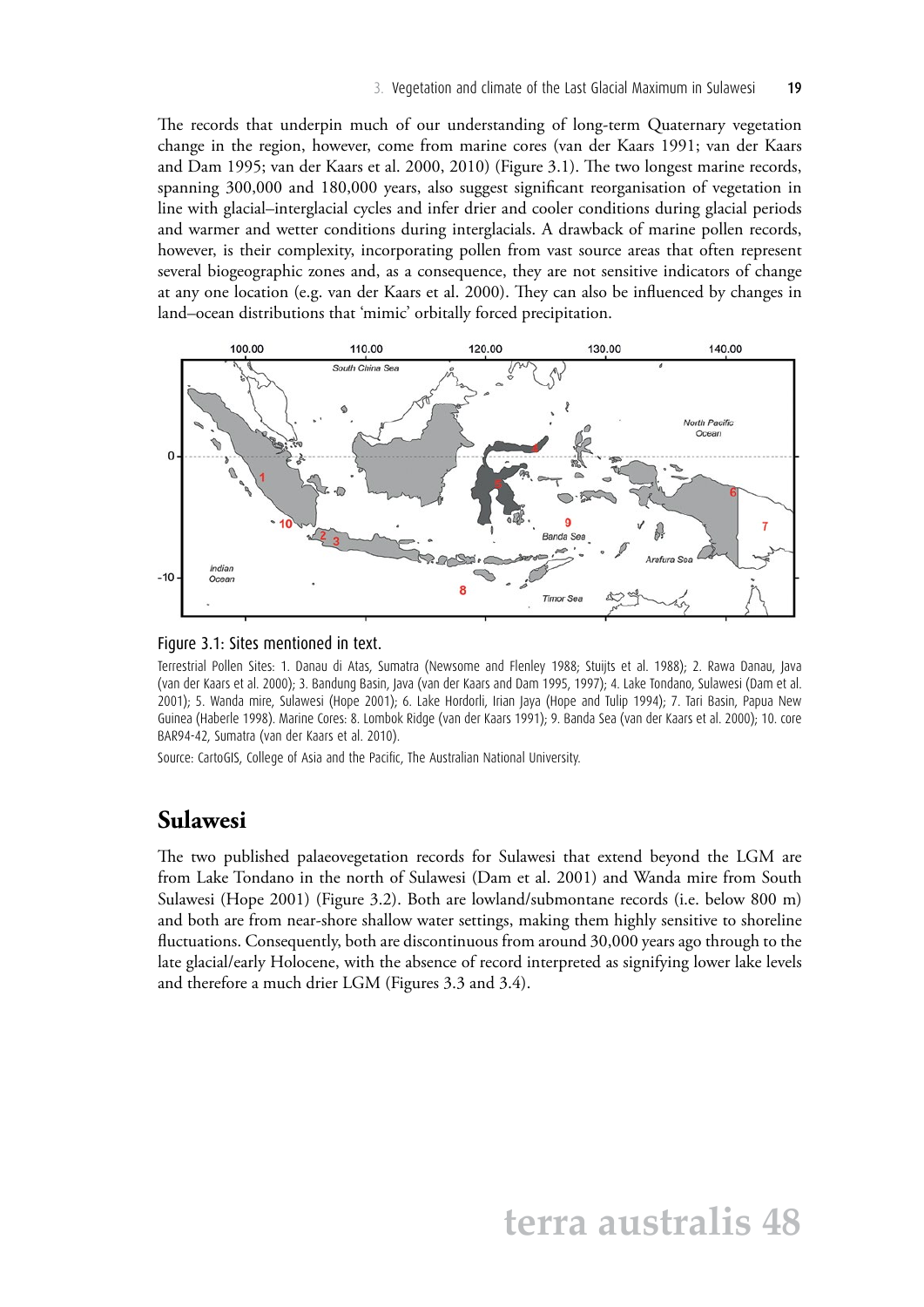

Figure 3.2: Location of pollen sites mentioned in text for Sulawesi. Source: CartoGIS, College of Asia and the Pacific, The Australian National University.

Although discontinuous over the LGM time period, pollen assemblages of these two records have many similarities including the greater abundance of submontane taxa around 30,000 BP (Figures 3.3 and 3.4). In particular, both records have a greater representation of *Castanopsis–Lithocarpus* (Fagaceae) forest, today found at higher altitudes (i.e. above 850 m). This suggested, to all authors, cooler and wetter conditions during the late Pleistocene, becoming drier during the LGM; in other words, the movement downslope of temperature and moisture conditions only found above 800 m today. The degree of altitudinal lowering, however, remains uncertain. Also of note during the LGM is an expansion of grasses and an increase in fire frequency in the lowland environment (Figures 3.3 and 3.4). Hope (2001) interpreted the increase in grass as representing small forest openings or the growth of swamp vegetation on a drying swamp floor, with the charcoal record possibly suggesting onsite fires as a result of burnable vegetation. Dam et al. (2001) came to similar conclusions for the increase in burning during the late Pleistocene for the Lake Tondano record.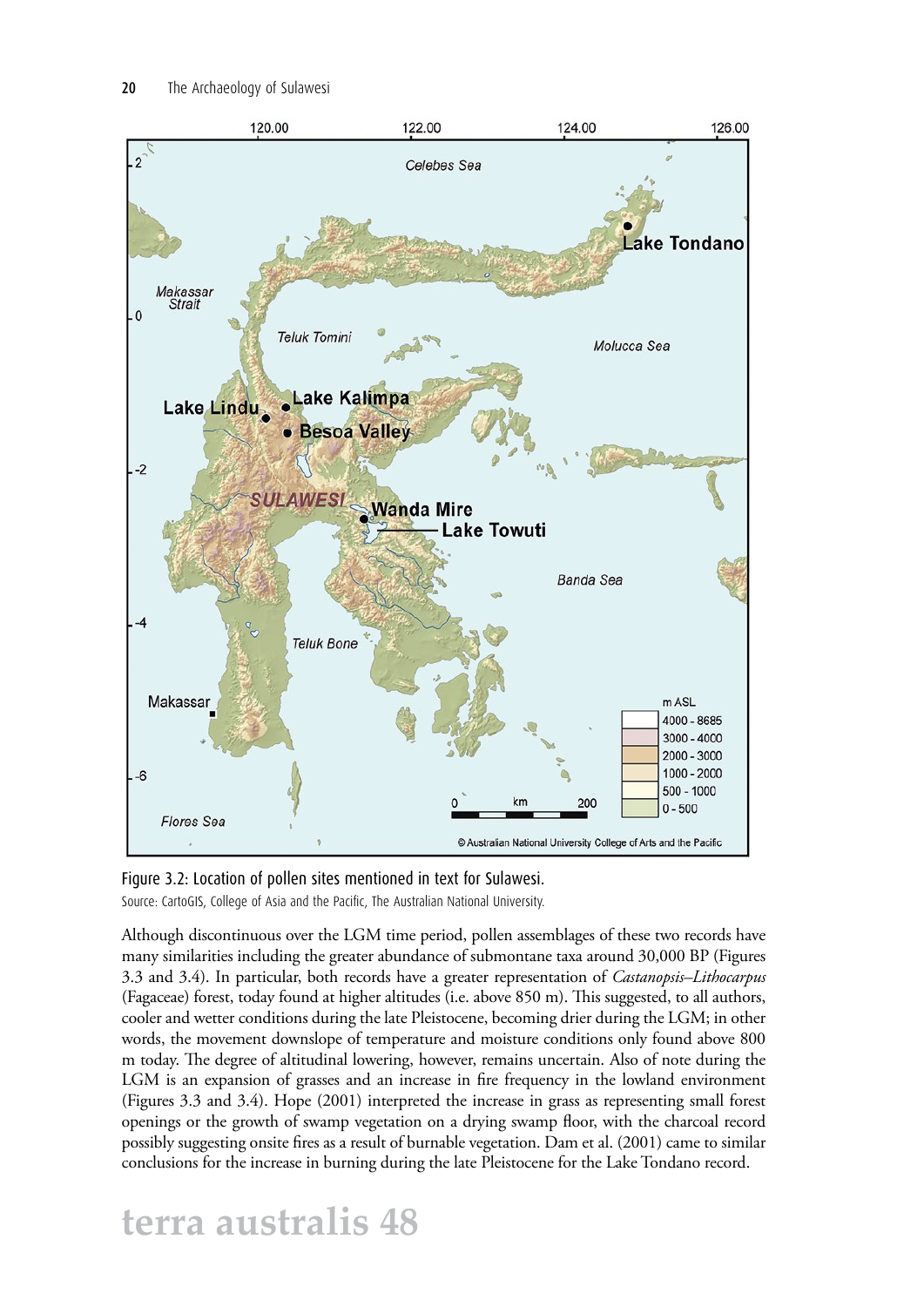



Source: Adapted from Dam et al. (2001).



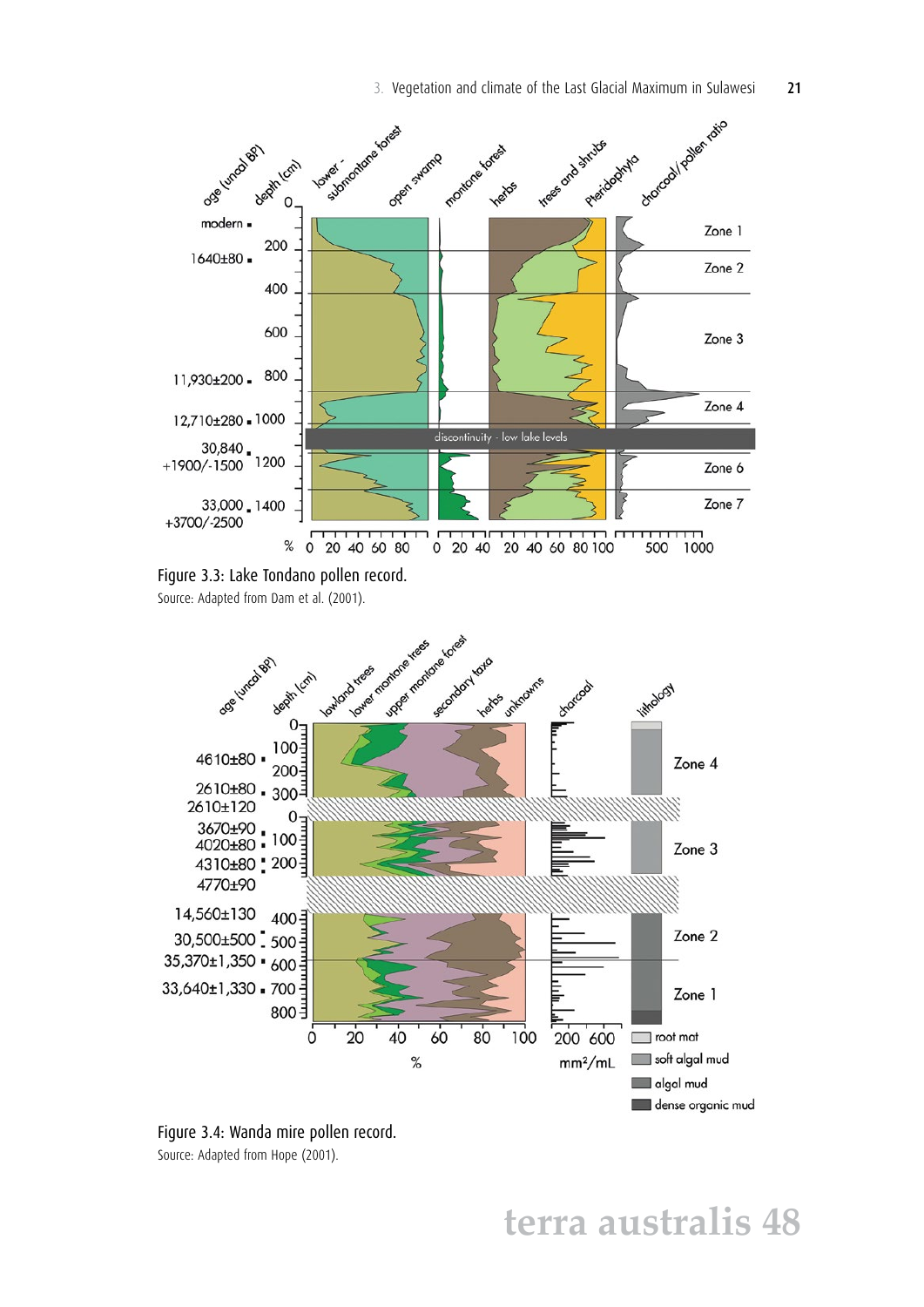#### 22 The Archaeology of Sulawesi

The Lake Tondano diatom record (Dam et al. 2001) also suggests that conditions were wet in the period immediately preceding the LGM, with the relative water level of the lake 4–6 m higher than present levels, then dropping significantly from 31,000 to 13,000 years ago, before rising above present levels until the mid-Holocene when they once again began to fall. Possibly not surprisingly, the combined pollen and diatom data from Lake Tondano attributes a greater magnitude of temperature and precipitation change for the region during the LGM than is commonly concluded from the marine records alone.

The composition of both records, Wanda and Tondano, during the Holocene is substantially different to the pre-LGM record, with Hope (2001) suggesting rapid turnover at the Wanda site associated with ongoing disturbance. However, the dating of the two Holocene sections at Wanda is wildly inconsistent, and it is hard to reconcile whether these segments are truly representative of the site for last 5,000 years.

In the far north of Sulawesi, at Lake Tondano, the landscape becomes more open from around the mid–late Holocene onward, in association with an increase in burning (Figure 3.3; Dam et al. 2001). The potential that these changes are associated with human activity need greater exploration, but they do overlap temporally with known archaeological record, such as the Mansiri site that contains dentate stamped pottery (Azis et al., this volume).

The only continuous palaeoenvironmental record stretching back beyond the LGM is from Lake Towuti, in South Sulawesi (Figure 3.2). Formed in the mid-Pleistocene (Brooks 1950), Lake Towuti is one of three lakes known as the Malili lake system. It is also Indonesia's largest tectonic lake with a surface area of around 560 km<sup>2</sup>, a catchment area of around 1500 km<sup>2</sup> and a maximum water depth of just over 200 metres.

In 2010, Russell and Bijaksana (2012) collected nine piston cores across Lake Towuti, concentrating their palaeoenvironmental analyses on a 12 m core from the northern basin (Figure 3.2). The high-resolution geochemical records from the lake suggest reduced terrigenous runoff and strong drying from 33,000 to 16,000 years ago, in keeping with interpretations from the discontinuous records of Wanda mire and Lake Tondano (Russell et al. 2014) (Figures 3.4 and 3.5). The strong signal of drying is derived primarily from the stable isotope measurements of terrestrial leaf waxes ( $\delta^{13}C_{\text{wav}}$ ), which exhibit an enrichment of 15‰ over the LGM from  $\sim$ –40‰ to  $\sim$ –25‰, suggesting to the authors a more open forest canopy, potentially with an expanded grass understorey (Russell et al. 2014) (Figure 3.5). The interpretation of grassland expansion is based on the premise that vegetation utilising the  $C_3$  photosynthetic pathway (the bulk of herbaceous and woody plant life) has  $\delta^{13}$ C values between –29‰ to –31‰, whereas plants utilising the  $C_4$  pathway (primarily tropical and warm season grasses) have  $\delta^{13}C$  values of –14‰ to –26‰ (Chikaraishi and Naraoka 2003; Bi et al. 2005). However, while the  $\delta^{13}C_{\text{max}}$ signal can vary with these two different photosynthetic pathways, it can also be influenced by water availability and temperature as well as vegetation structure (e.g. closed-canopy verses open-canopy forest), with closed-canopy forest often producing more depleted signals (i.e. more negative) due to microclimate cycling (Cowling 2007; Marshall et al. 2007; Vogts et al. 2009).

Shifts to more enriched values of  $\delta^{13}C_{\text{max}}$  over the LGM are also seen in a record from neighbouring Lake Matano (from –38‰ to –35‰) (Wicaksono et al. 2015) and again in a record from Mandar Bay off the southwest coast of Sulawesi (from –28‰ to –25‰) (Wicaksono et al. 2017). In each of these records, enrichments over the LGM is more muted than the Lake Towuti record, with the differences in magnitude of change attributed to catchment size and catchment morphology.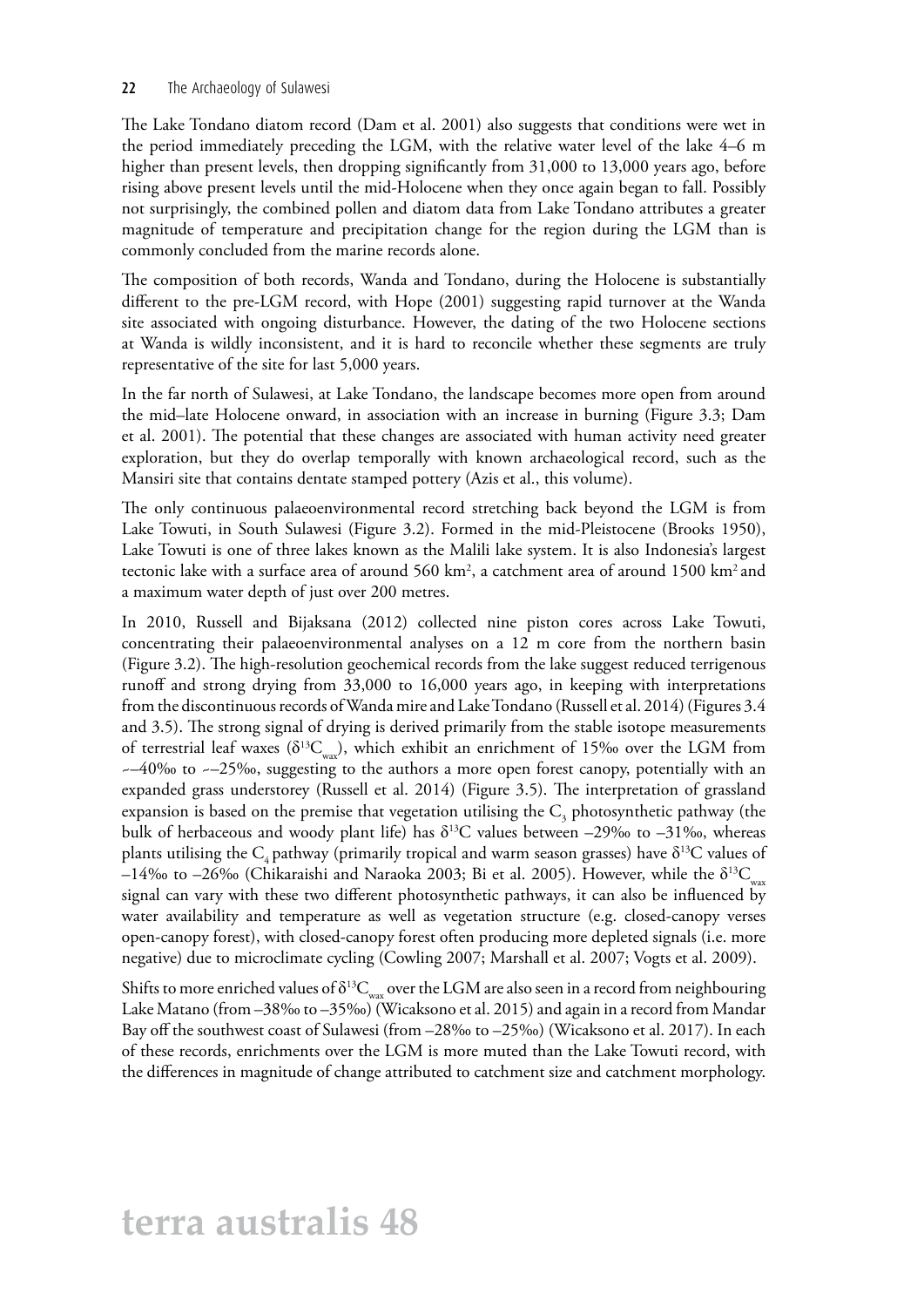

Figure 3.5: Geochemical and pollen data for Lake Towuti (TOW-10-9). Ti counts – proxy for terrestrial erosion.  $\delta$ 13Cwax – proxy for C<sub>3</sub>/C<sub>4</sub> vegetation.

Source: Adapted from Russell et al. (2014).

Liu et al. (2005) have cautioned, however, that the interpretation of LGM  $\text{C}_4$  grass expansion globally could be over-estimated, as drought-stressed  $C_3$  grasses can give similar shifts in  $\delta^{13}C$ values. In addition, a more open canopy alone will produce a quite different sub-canopy microclimate and a more enriched signal. All three records from Sulawesi, however, suggest some degree of forest canopy change during the LGM for the island.

While the pollen data from Lake Towuti exhibits similar large-scale changes in vegetation over the late Pleistocene, it does not immediately support a more open forest or the expansion of grassland. On the contrary, the amount of grass pollen changes little over this period (Figure 3.5) (Stevenson, unpublished data). Complicating this picture is the fact that grass pollen cannot usually be resolved beyond the family level, leaving the possibility open that while the coverage of grasses in the landscape may not have changed, the grasses growing around Lake Towuti during the LGM may have undergone a compositional shift with a greater dominance of  $\mathrm C^{}_4$  species. Sedge pollen (Cyperaceae), another potential source of  $C_4$  leaf waxes, also increase during this period, possibly expanding in extent on exposed shoreline sediments, suggesting that the  $\delta^{13}C_{\text{max}}$ signal could be reflecting quite local changes and not broader-scale landscape change.

Instead, the most profound changes in the Lake Towuti pollen record supporting drier than present conditions are the reduced quantities of montane gymnosperms (*Agathis, Dacrydium, Phyllocladus, Podocarpus*) from around 35,000 to 12,000 years BP, species that are sensitive to both temperature and moisture availability (Figure 3.5) (Stevenson, unpublished data). The Wanda and Lake Tondano pollen records both have an increase in Fagaceae forest prior to the LGM. What the Lake Towuti record reveals, however, is that this forest type declines over the LGM, a finding not in keeping with marine records of the region, and that these forest elements are instead replaced by other submontane taxa that tend to grow within a much broader climatic envelope such as the Cunoniaceae/Elaeocarpaceae and *Triadica* (Euphorbiaceae), a small deciduous lowland tree of primary and secondary forest.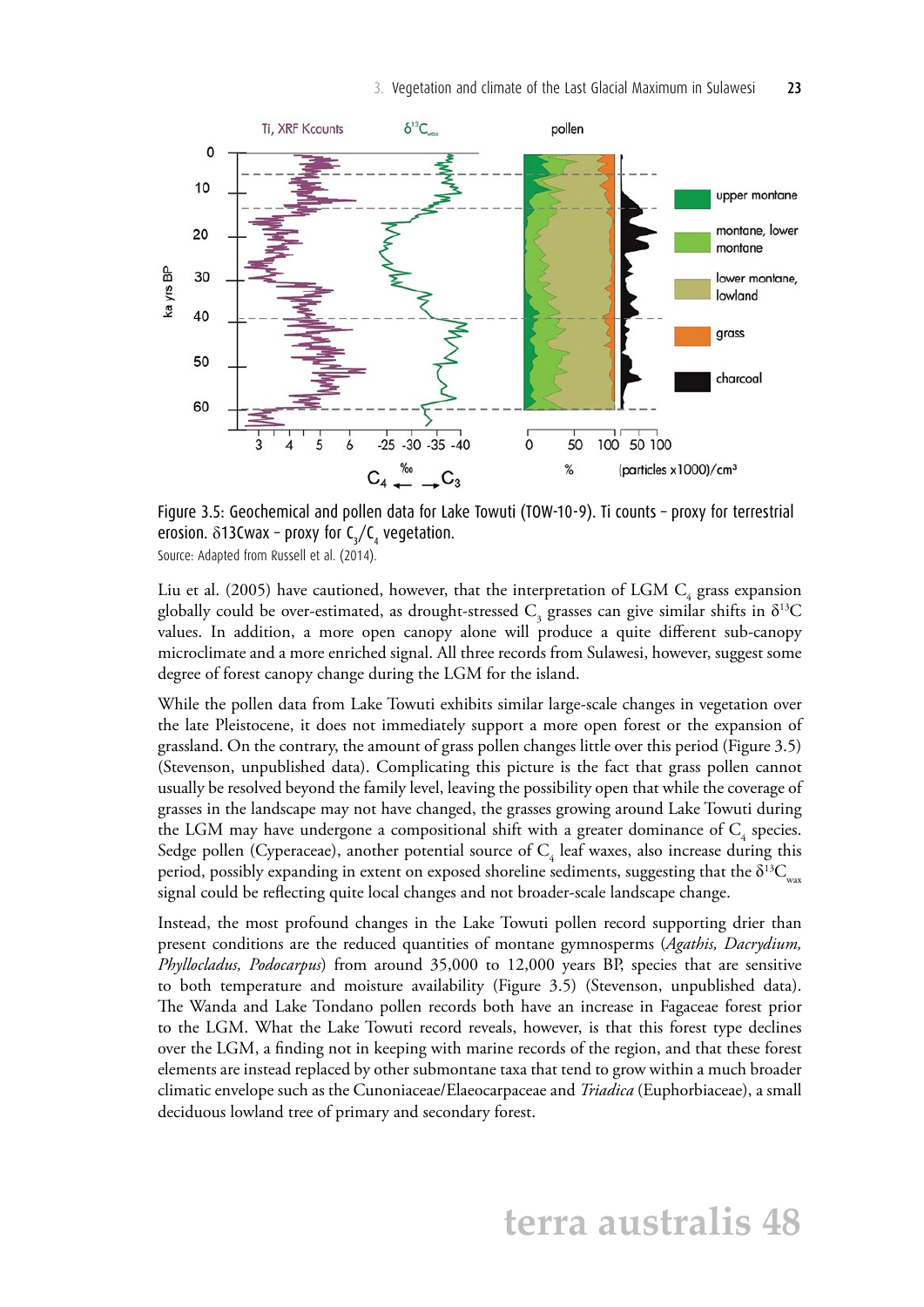#### 24 The Archaeology of Sulawesi

The Wanda mire and Lake Tondano records hint at the likelihood that fire is more prevalent over the LGM. The Lake Towuti record bears this out, with the greatest fire activity occurring during the LGM and lowest during the Holocene (Figure 3.5). Overall this probably suggests that seasonality increased during the late Pleistocene, providing both sufficient rainfall for growth and fuel, and a season dry enough for ignition and fire.

What is known so far from the only long and continuous pollen record for Sulawesi is that higher altitude elements declined during the LGM, suggesting that lower temperatures were not the only aspect of the climate that changed, and that rainfall and seasonality in particular must also have changed significantly. While the composition of the lowland vegetation around Lake Towuti appears not to have altered significantly during the LGM, the structure of the vegetation—that is, how closed or open the canopy structure was—remains unknown at this point.

### **Holocene records and human impact**

There are more records covering various periods within the Holocene for Sulawesi, with the biggest disturbance factors interpreted as a result of human activity, in particular the use of fire with the arrival of the metal age and later with European contact. The most profound impact on all ecosystems appears related to late 20th-century forest clearance associated with logging and other land use pressures (Kirleis et al. 2011, 2012; Biagioni et al. 2015, 2016).

The mountain regions of the Lore Lindu National Park in Central Sulawesi today have an ever-wet climate and little seasonality in precipitation. The Lake Kalimpa record at 1600 m asl reveals that Fagaceae forest has dominated this landscape for the last 1500 years, and although several episodes of increased fire activity are detected in the record (thought to be associated with increasing El Niño intensity), this forest type has overall been resilient to both drought and fire (Biagioni et al. 2015). A different trend is apparent starting from the second half of the 20th century, however, as a consequence of increasing human activities around the lake. In particular, *Agathis*, an emergent conifer in these montane forests, although able to respond to long-term rainfall variability and fire in the past, has not re-established after the years of intensive selective logging in the second half of the 20th century. Other records from this region but from lower elevations show similar responses to late Holocene climate variability, but overwhelmingly the changes correspond to human activity with, for example, the conversion of forest to grassland as early at 2000 years ago (Kirleis et al. 2011) and the effects of late 20th-century deforestation (Biagioni et al. 2016). While the impact of people in Wanda mire record is equivocal, the expansion of grassland and the increase of fire in the Lake Tondano record since the late Holocene is possibly related to human activity and has many similarities with the work from Lore Lindu region.

Possibly the most important development in palaeoenvironmental research for Sulawesi, however, has been the establishment of the Towuti Drilling Project (TDP) (Russell et al. 2016). The overarching goal of this project is to generate multi-proxy palaeoclimate and palaeoenvironmental data to better understand long-term environmental and climatic change in the tropical western Pacific over multiple glacial–interglacial cycles. Geophysical work associated with the project has established that the lake contains a well-stratified sequence up to 150 m thick (Russell and Bijaksana 2012), potentially representing the longest and most continuous terrestrial record in the tropical western Pacific. In 2015, with the assistance of the International Continental Scientific Drilling Program (ICDP), the TDP carried out a drilling program at Lake Towuti, resulting in the collection of approximately 1000 m of sediment from 11 boreholes centred on three drilling locations. The maximum core depth recovered was 175 m below the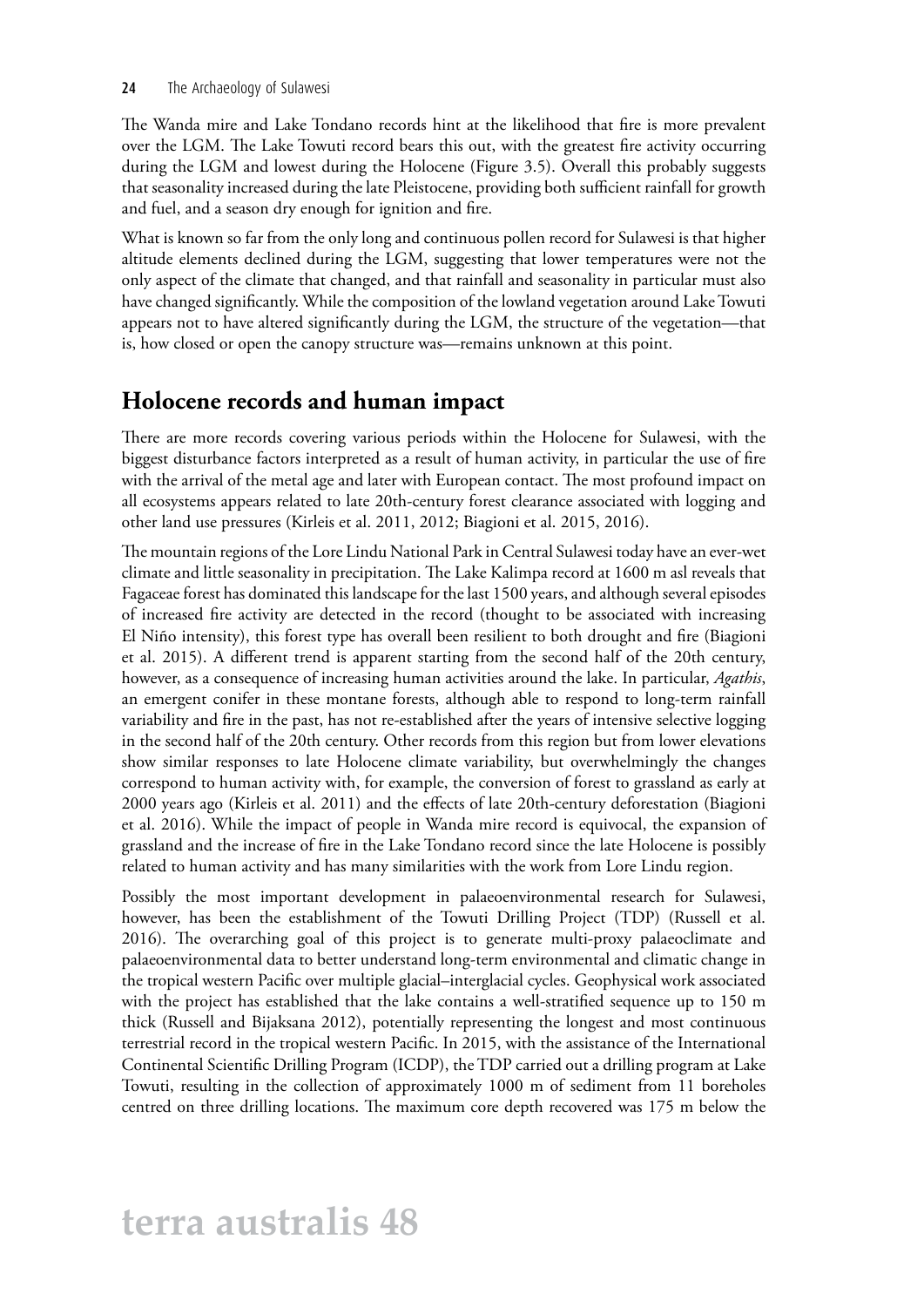lake floor, capturing the entire sedimentary infill of the basin and estimated to cover the last 600,000 years (Russell et al. 2016). While the analysis of these cores has only just begun, initial data from core and borehole logging reveals the evolution of a highly dynamic system.

#### **Summary**

Numerous reviews have concluded that temperature is the major variable influencing vegetation change at high altitudes in this region during the LGM, and that moisture availability had the greatest effect on lowland vegetation (De Deckker et al. 2003; Hope et al. 2004; Kershaw et al. 2007; Reeves et al. 2013). In particular, they highlight the influence on rainfall and its seasonality by the alternate drowning and exposure of the extensive continental shelves as a result of sea level fluctuations over glacial cycles.

The pollen records from Sulawesi reveal a significant vegetation shift in response to glacial climate. If climatic conditions in central/southern Sulawesi during the LGM were not only cooler but also remained wet with reasonable cloud cover, then we could expect montane gymnosperm forest taxa and ferns to increase in abundance in the lowland records, as they do in the lower montane site of Lake Hordorli, Irian Jaya (Hope and Tulip 1994). The various pollen records, however, as well as the Lake Towuti geochemistry record, instead suggest that conditions were in fact drier or more seasonal during the LGM in Sulawesi (Dam et al. 2001; Hope 2001; Russell et al. 2014).

As Hope (2001) noted, the lowland Sulawesi landscape during the LGM seems to reflect conditions midway between those observed in Java to the west and those seen in Irian Jaya to the east. In the Bandung record from Java, van der Kaars and Dam (1995, 1997) saw only minor evidence of cooling in this lowland record but significant evidence for much drier conditions, keeping in mind that due to lowered sea level this site occupied a much more continental position during the LGM than it does today. By contrast, Hope and Tulip (1994) concluded that LGM climate at Lake Hordorli in Irian Jaya was cool enough and, importantly, cloudy enough to produce an altitudinal lowering of montane forest with an absence of fire. The combined Sulawesi records have some evidence for cooling leading up to the LGM, but overwhelmingly the data suggests a significantly drier or more seasonal climate over the LGM associated with greater natural fire activity than present.

Given the size and volume of Lake Towuti, the water body would have remained a viable water resource for humans throughout the LGM. What impact the significantly drier or more seasonal climate had on the other smaller river systems in the area, however, remains uncertain. The degree to which the forest opened up during the LGM at Lake Towuti is also still equivocal, but faunal evidence from archaeological excavations in the region may give some clues similar to those for the Aru Islands and Bird's Head Peninsula (Pasveer and Aplin 1998; O'Connor et al. 2005). Post LGM, the nutrient poor ultramafic soils of the Towuti catchment (Brooks 1987) are a factor limiting the attractiveness of this region for human activities. This contrasts with the more fertile regions of Lore Lindu and Lake Tondano, where pollen records appear to capture the impact of late Holocene forest clearance and the use of fire (Dam et al. 2001; Kirleis et al. 2011, 2012; Biagioni et al. 2015, 2016).

Throughout the region, but for Sulawesi in particular, numerous questions of fine detail remain. Through the expanded research program of the TDP, improved insight and understanding will be gained of climate and environmental change in this globally important region, with the findings contributing to a better assessment of the potential threats that projected climate change and human activities pose for one of the most diverse rainforest ecosystems on Earth.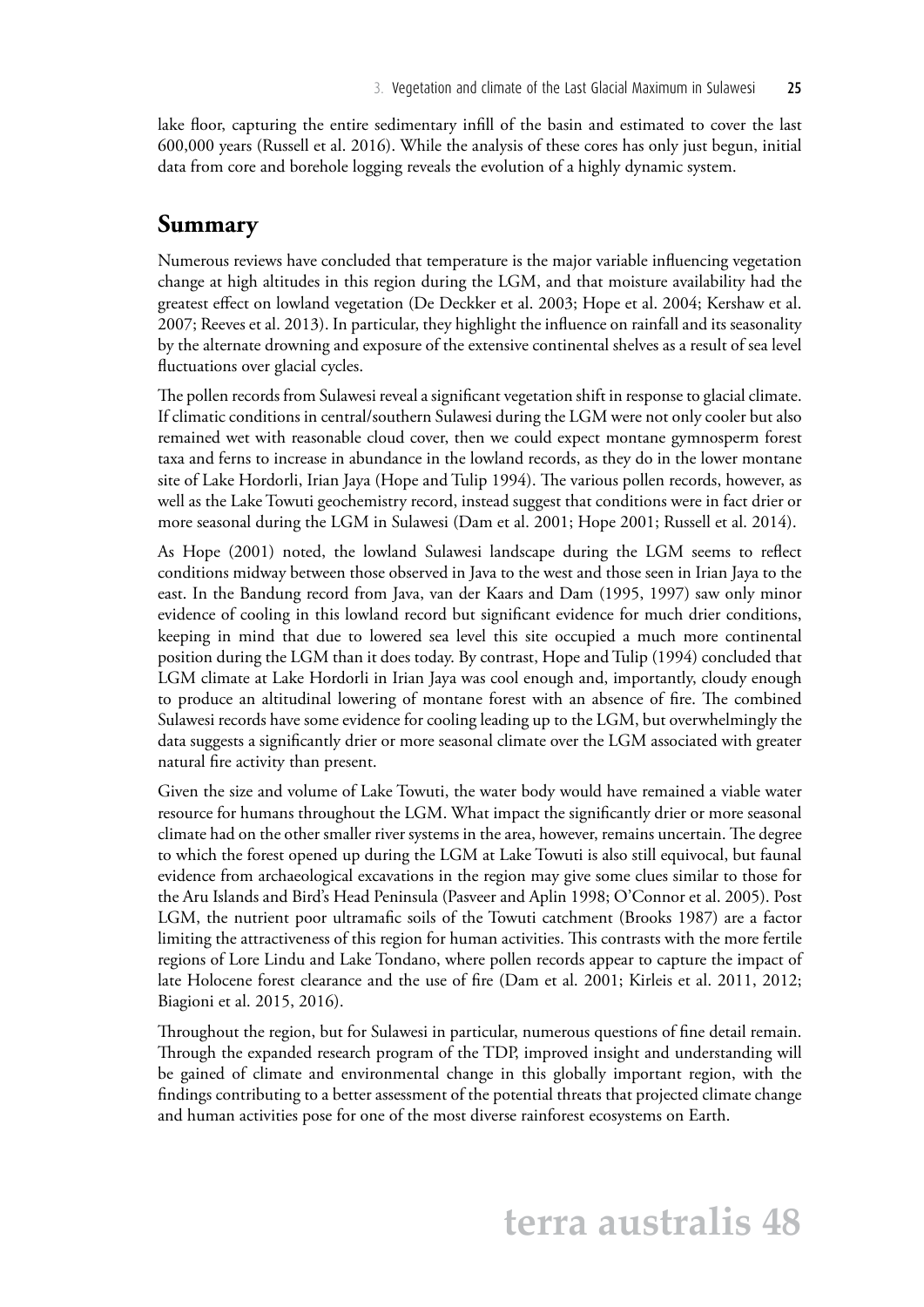### **Author biography**

**Janelle Stevenson** Department of Archaeology and Natural History, School of Culture, History and Language, College of Asia and the Pacific, The Australian National University, Canberra, Australia; and ARC Centre of Excellence for Australian Biodiversity and Heritage, The Australian National University, Canberra, Australia

### **References**

- Azis, N., C. Reepmeyer, G. Clark, Sriwigati and D.A. Tanudirjo. 2018. Mansiri in North Sulawesi: A new dentate-stamped pottery site in Island Southeast Asia. In S. O'Connor, D. Bulbeck and J. Meyer (eds), *The Archaeology of Sulawesi: Current Research on the Pleistocene to the Historic Period*, pp. 191–206. Canberra: ANU Press.
- Bi, X., G. Sheng, X. Liu, C. Li and J. Fu. 2005. Molecular and carbon and hydrogen isotopic composition of n-alkanes in plant leaf waxes. *Organic Geochemistry* 36(10):1405–1417. [doi.org/10.1016/j.orggeo](http://doi.org/10.1016/j.orggeochem.2005.06.001) [chem.2005.06.001](http://doi.org/10.1016/j.orggeochem.2005.06.001) (accessed 5 June 2018).
- Biagioni, S., T. Haberzettl, L.-C. Wang, G. St-Onge and H. Behling. 2016. Unravelling the past 1,000 years of history of human–climate–landscape interactions at the Lindu plain, Sulawesi, Indonesia. *Vegetation History and Archaeobotany* 25(1):1–17. [doi.org/10.1007/s00334-015-0523-1](http://doi.org/10.1007/s00334-015-0523-1) (accessed 5 June 2018).
- Biagioni, S., M. Wündsch, T. Haberzettl and H. Behling. 2015. Assessing resilience/sensitivity of tropical mountain rainforests towards climate variability of the last 1500 years: The long-term perspective at Lake Kalimpaa (Sulawesi, Indonesia). *Review of Palaeobotany and Palynology* 213:42–53. [doi.org/](http://doi.org/10.1016/j.revpalbo.2014.11.005) [10.1016/j.revpalbo.2014.11.005](http://doi.org/10.1016/j.revpalbo.2014.11.005) (accessed 5 June 2018).
- Brooks, J.L. 1950. Speciation in ancient lakes. *Quarterly Review of Biology* 25(2):131–176. [doi.org/10.1086/](http://doi.org/10.1086/397539) [397539](http://doi.org/10.1086/397539) (accessed 5 June 2018).
- Brooks, R.R. 1987. *Serpentine and its Vegetation: A Multidisciplinary Approach*. Portland, Oregon: Dioscorides Press.
- Cane, M.A. 2005. The evolution of El Niño, past and future. *Earth and Planetary Science Letters* 230(3–4):227–240. [doi.org/10.1016/j.epsl.2004.12.003](http://doi.org/10.1016/j.epsl.2004.12.003) (accessed 5 June 2018).
- Cannon, C.H., R.J. Morley and A.B.G. Bush. 2009. The current refugial rainforests of Sundaland are unrepresentative of their biogeographic past and highly vulnerable to disturbance. *Proceedings of the National Academy of Sciences* 106(27):11188–11193. [doi.org/10.1073/pnas.0809865106](http://doi.org/10.1073/pnas.0809865106) (accessed 5 June 2018).
- Chiang, J.C.H. 2009. The tropics in paleoclimate. *Annual Review of Earth and Planetary Sciences* 37(1):263–297. [doi.org/10.1146/annurev.earth.031208.100217](http://doi.org/10.1146/annurev.earth.031208.100217) (accessed 5 June 2018).
- Chikaraishi, Y. and H. Naraoka. 2003. Compound-specific δD–δ13C analyses of n-alkanes extracted from terrestrial and aquatic plants. *Phytochemistry* 63(3):361–371. [doi.org/10.1016/S0031-9422\(02\)00749-5](http://doi.org/10.1016/S0031-9422(02)00749-5)  (accessed 5 June 2018).
- Cowling, S.A. 2007. Ecophysiological response of lowland plants to Pleistocene climate. In M.B. Bush and J.R. Flenley (eds), *Tropical Rainforest Responses to Climatic Change*, pp. 333–349. Heidelberg, Germany: Springer Berlin Heidelberg. [doi.org/10.1007/978-3-540-48842-2\\_13](http://doi.org/10.1007/978-3-540-48842-2_13) (accessed 5 June 2018).
- Dam, R.A.C., J. Fluin, P. Suparan and S. van der Kaars. 2001. Palaeoenvironmental developments in the Lake Tondano area (N. Sulawesi, Indonesia) since 33,000 yr B.P. *Palaeogeography, Palaeoclimatology, Palaeoecology* 171(3–4):147–183. [doi.org/10.1016/S0031-0182\(01\)00244-9](http://doi.org/10.1016/S0031-0182(01)00244-9) (accessed 5 June 2018).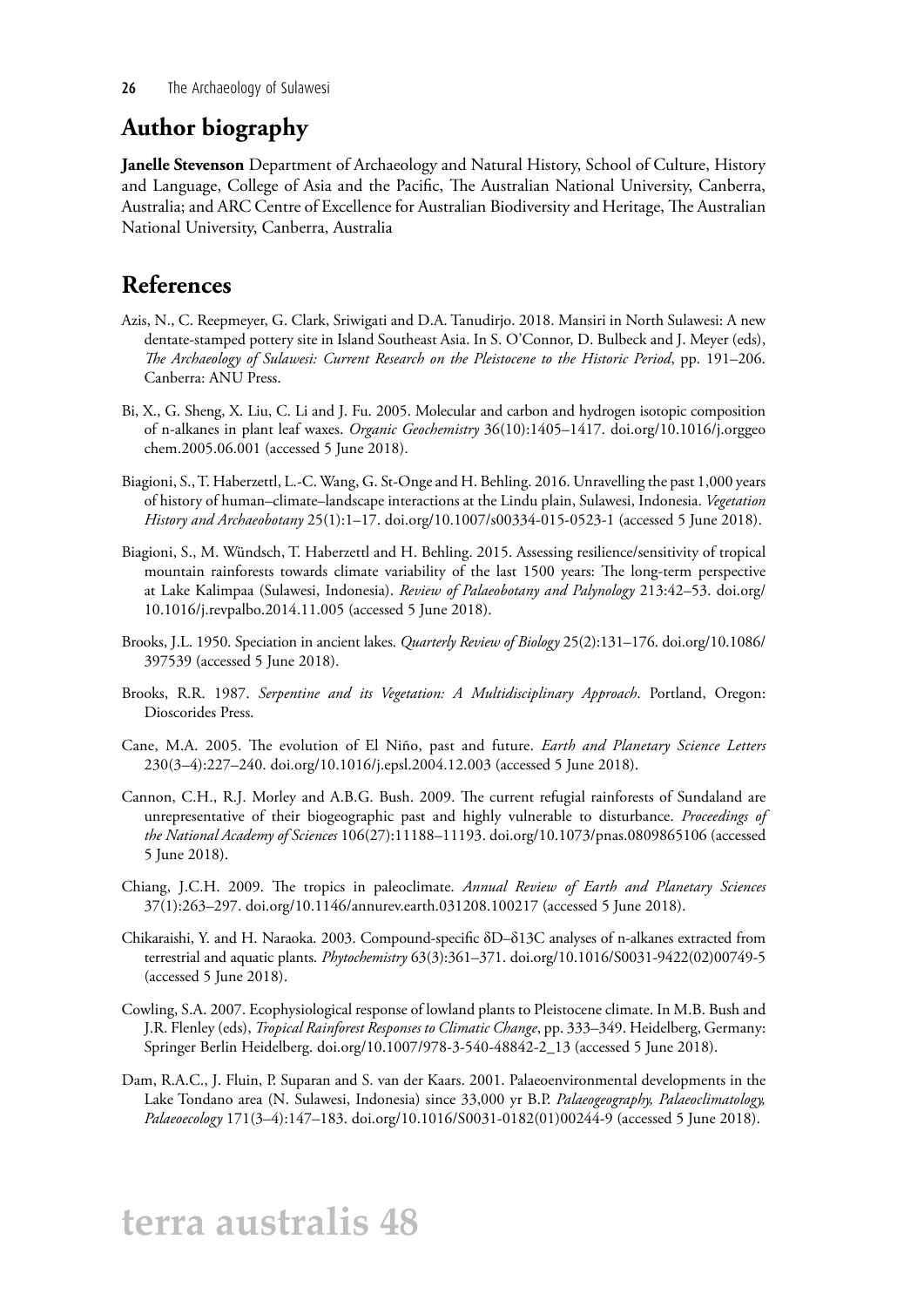- De Deckker, P., N.J. Tapper and S. van der Kaars. 2003. The status of the Indo-Pacific Warm Pool and adjacent land at the Last Glacial Maximum. *Global and Planetary Change* 35(1–2):25–35. [doi.org/](http://doi.org/10.1016/S0921-8181(02)00089-9) [10.1016/S0921-8181\(02\)00089-9](http://doi.org/10.1016/S0921-8181(02)00089-9) (accessed 5 June 2018).
- Flenley, J.R. and K. Butler. 2001. Evidence for continued disturbance of upland rain forest in Sumatra for the last 7000 years of an 11,000 year record. *Palaeogeography, Palaeoclimatology, Palaeoecology* 171(3–4):289– 305. [doi.org/10.1016/S0031-0182\(01\)00250-4](http://doi.org/10.1016/S0031-0182(01)00250-4) (accessed 5 June 2018).
- Gamble, C., W. Davies, P. Pettitt and M. Richards. 2004. Climate change and evolving human diversity in Europe during the last glacial. *Philosophical Transactions of the Royal Society of London. Series B: Biological Sciences* 359(1442):243–254. [doi.org/10.1098/rstb.2003.1396](http://doi.org/10.1098/rstb.2003.1396) (accessed 5 June 2018).
- Haberle, S.G. 1998. Late Quaternary vegetation change in the Tari Basin, Papua New Guinea. *Palaeogeography, Palaeoclimatology, Palaeoecology* 137(1–2):1–24. [doi.org/10.1016/S0031-0182\(97\)](http://doi.org/10.1016/S0031-0182(97)00097-7) [00097-7](http://doi.org/10.1016/S0031-0182(97)00097-7) (accessed 5 June 2018).
- Hope, G. 2001. Environmental change in the Late Pleistocene and later Holocene at Wanda site, Soroako, South Sulawesi, Indonesia. *Palaeogeography, Palaeoclimatology, Palaeoecology* 171(3–4):129–145. [doi.org/](http://doi.org/10.1016/S0031-0182(01)00243-7) [10.1016/S0031-0182\(01\)00243-7](http://doi.org/10.1016/S0031-0182(01)00243-7) (accessed 5 June 2018).
- Hope, G. 2005. The Quaternary in Southeast Asia. In A. Gupta (ed.), *The Physical Geography of Southeast Asia*, pp. 24–37. Oxford: Oxford University Press.
- Hope, G., A.P. Kershaw, S. van der Kaars, S. Xiangjun, P.-M. Liew, L.E. Heusser, H. Takahara, M. McGlone, N. Miyoshi and P.T. Moss. 2004. History of vegetation and habitat change in the Austral-Asian region. *Quaternary International* 118–119:103–126. [doi.org/10.1016/S1040-6182\(03\)00133-2](http://doi.org/10.1016/S1040-6182(03)00133-2)  (accessed 5 June 2018).
- Hope, G. and J.A. Peterson. 1975. Glaciation and vegetation in high New Guinea mountains. *Royal Society of New Zealand Bulletin* 13:155–162.
- Hope, G. and J. Tulip. 1994. A long vegetation history from lowland Irian Jaya, Indonesia. *Palaeogeography, Palaeoclimatology, Palaeoecology* 109(2):385–398. [doi.org/10.1016/0031-0182\(94\)90187-2](http://doi.org/10.1016/0031-0182(94)90187-2) (accessed 5 June 2018).
- Kershaw, A.P., S. van der Kaars and J.R. Flenley. 2007. The Quaternary history of far eastern rainforests. In M.B. Bush and J.R. Flenley (eds), *Tropical Rainforest Responses to Climatic Change*, pp. 77–115. Heidelberg, Germany: Springer Berlin Heidelberg. [doi.org/10.1007/978-3-540-48842-2\\_4](http://doi.org/10.1007/978-3-540-48842-2_4) (accessed 5 June 2018).
- Kirleis, W., J. Müller, C. Kortemeier, H. Behling and S. Soeghondo. 2012. The megalithic landscape of central Sulawesi, Indonesia: Combining archaeological and palynological investigations. In M.L. Tjoa-Bonatz, A. Reinecke and D. Bonatz (eds), *Crossing Borders in Southeast Asian Archaeology: Selected Papers from the 13th International Conference of the European Association of Southeast Asian Archaeologists, Berlin, 2010,* pp. 199–220. Singapore: NUS Press.
- Kirleis, W., V.D. Pillar and H. Behling. 2011. Human–environment interactions in mountain rainforests: Archaeobotanical evidence from Central Sulawesi, Indonesia. *Vegetation History and Archaeobotany* 20(3):165–179. [doi.org/10.1007/s00334-010-0272-0](http://doi.org/10.1007/s00334-010-0272-0) (accessed 5 June 2018).
- Kumar, S., V. Merwade, J.L. Kinter III and D. Niyogi. 2013. Evaluation of temperature and precipitation trends and long-term persistence in CMIP5 twentieth-century climate simulations. *Journal of Climate* 26(12):4168–4185. [doi.org/10.1175/jcli-d-12-00259.1](http://doi.org/10.1175/jcli-d-12-00259.1) (accessed 5 June 2018).
- Lambeck, K. and J. Chappell. 2001. Sea level change through the last glacial cycle. *Science* 292(5517):679– 686. [doi.org/10.1126/science.1059549](http://doi.org/10.1126/science.1059549) (accessed 5 June 2018).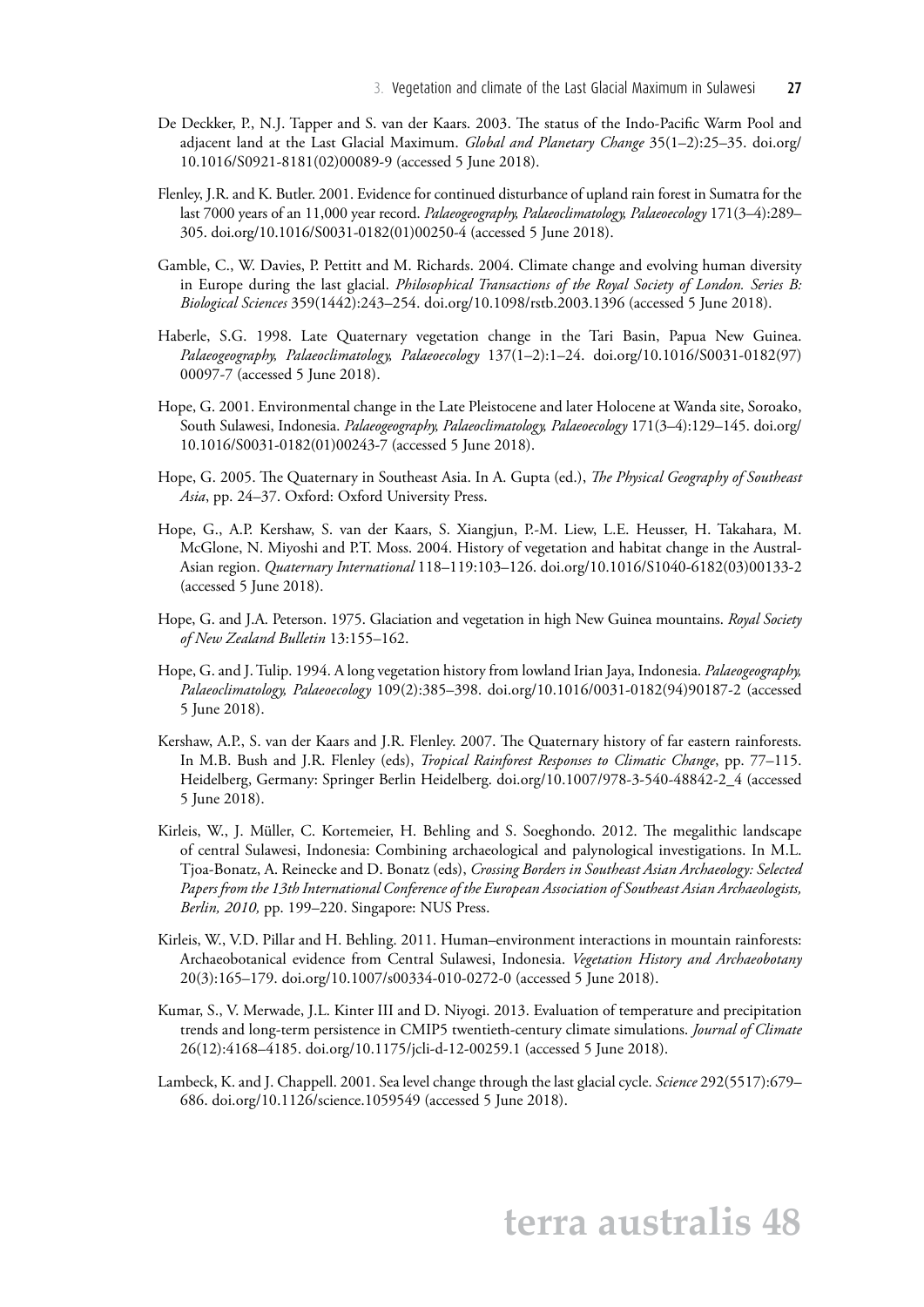- Liu, W., X. Feng, Y. Ning, Q. Zhang, Y. Cao and Z. An. 2005. δ13C variation of C3 and C4 plants across an Asian monsoon rainfall gradient in arid northwestern China. *Global Change Biology* 11(7):1094– 1100. [doi.org/10.1111/j.1365-2486.2005.00969.x](http://doi.org/10.1111/j.1365-2486.2005.00969.x) (accessed 5 June 2018).
- Marshall, J.D., J.R. Brooks and K. Lajtha. 2007. Sources of variation in the stable isotopic composition of plants. In R. Michener and K. Lajtha (eds), *Stable isotopes in ecology and environmental science*, pp. 22–60. Malden, MA: Blackwell Publishing. [doi.org/10.1002/9780470691854.ch2](http://doi.org/10.1002/9780470691854.ch2) (accessed 5 June 2018).
- Meehl, G.A., T.F. Stocker, W.D. Collins, P. Friedlingstein, A.T. Gaye, J.M. Gregory, A. Kitoh, R. Knutti, J.M. Murphy, A. Noda, S.C.B. Raper, I.G. Watterson, A.J. Weaver and Z.-C. Zhao. 2007. Global climate projections. In S. Solomon, D. Qin, M. Manning, Z. Chen, M. Marquis, K.B. Averyt, M. Tignor and H.L. Miller (eds), *Climate Change 2007: The Physical Science Basis. Contribution of Working Group I to the Fourth Assessment Report of the Intergovernmental Panel on Climate Change*. Cambridge, United Kingdom, and New York, NY, USA: Cambridge University Press.
- Newsome, J. and J.R. Flenley. 1988. Late Quaternary vegetational history of the central highlands of Sumatra. II. Palaeopalynology and Vegetational History. *Journal of Biogeography* 15(4):555–578. [doi.org/10.2307/2845436](http://doi.org/10.2307/2845436) (accessed 5 June 2018).
- O'Connor, S., M. Spriggs and P. Veth. 2005. *The Archaeology of the Aru Islands, Eastern Indonesia*. Canberra, ACT: Pandanus Books.
- Pasveer, J.M. and K.P. Aplin. 1998. Late Pleistocene to Recent faunal succession from the Bird's Head of Irian Jaya, Indonesia. In J. Miedema, C. Odé and M.A.C. Dam (eds), *Perspectives on the Bird's Head Peninsula of Irian Jaya, Indonesia*, pp. 891–930. Leiden: Rodopi.
- Ramage, C.S. 1968. Role of the tropical 'maritime continent' in the atmospheric circulation. *Monthly Weather Review* 96(6):365–370. [doi.org/10.1175/1520-0493\(1968\)096<0365:roatmc>2.0.co;2](http://doi.org/10.1175/1520-0493(1968)096<0365:roatmc>2.0.co;2)  (accessed 5 June 2018).
- Reeves, J.M., H.C. Bostock, L.K. Ayliffe, T.T. Barrows, P. De Deckker, L.S. Devriendt, G.B. Dunbar, R.N. Drysdale, K.E. Fitzsimmons, M.K. Gagan, M.L. Griffiths, S.G. Haberle, J.D. Jansen, C. Krause, S. Lewis, H.V. McGregor, S.D. Mooney, P. Moss, G.C. Nanson, A. Purcell and S. van der Kaars. 2013. Palaeoenvironmental change in tropical Australasia over the last 30,000 years – a synthesis by the OZ-INTIMATE group. *Quaternary Science Reviews* 74:97–114. [doi.org/10.1016/j.quascirev.2012.11.027](http://doi.org/10.1016/j.quascirev.2012.11.027)  (accessed 5 June 2018).
- Russell, J.M. and S. Bijaksana. 2012. The Towuti Drilling Project: Paleoenvironments, biological evolution, and geomicrobiology of a tropical Pacific lake. *Scientific Drilling* 14:68–71. [doi.org/10.2204/iodp.](http://doi.org/10.2204/iodp.sd.14.11.2012) [sd.14.11.2012](http://doi.org/10.2204/iodp.sd.14.11.2012) (accessed 5 June 2018).
- Russell, J.M., S. Bijaksana, H. Vogel, M. Melles, J. Kallmeyer, D. Ariztegui, S. Crowe, S. Fajar, A. Hafidz, D. Haffner, A. Hasberg, S. Ivory, C. Kelly, J. King, K. Kirana, M. Morlock, A. Noren, R. O'Grady, L. Ordonez, J. Stevenson, T. von Rintelen, A. Vuillemin, I. Watkinson, N. Wattrus, S. Wicaksono, T. Wonik, K. Bauer, A. Deino, A. Friese, C. Henny, Imran, R. Marwoto, L.O. Ngkoimani, S. Nomosatryo, L.O. Safiuddin, R. Simister and G. Tamuntuan. 2016. The Towuti Drilling Project: Paleoenvironments, biological evolution, and geomicrobiology of a tropical Pacific lake. *Scientific Drilling* 21:29–40. [doi.org/10.5194/sd-21-29-2016](http://doi.org/10.5194/sd-21-29-2016) (accessed 5 June 2018).
- Russell, J.M., H. Vogel, B.L. Konecky, S. Bijaksana, Y. Huang, M. Melles, N. Wattrus, K. Costa and J.W. King. 2014. Glacial forcing of central Indonesian hydroclimate since 60,000 y B.P. *Proceedings of the National Academy of Sciences* 111(14):5100–5105. [doi.org/10.1073/pnas.1402373111](http://doi.org/10.1073/pnas.1402373111) (accessed 5 June 2018).
- Stuijts, I., J.C. Newsome and J.R. Flenley. 1988. Evidence for late quaternary vegetational change in the Sumatran and Javan highlands. *Review of Palaeobotany and Palynology* 55(1):207–216. [doi.org/](http://doi.org/10.1016/0034-6667(88)90086-3) [10.1016/0034-6667\(88\)90086-3](http://doi.org/10.1016/0034-6667(88)90086-3) (accessed 5 June 2018).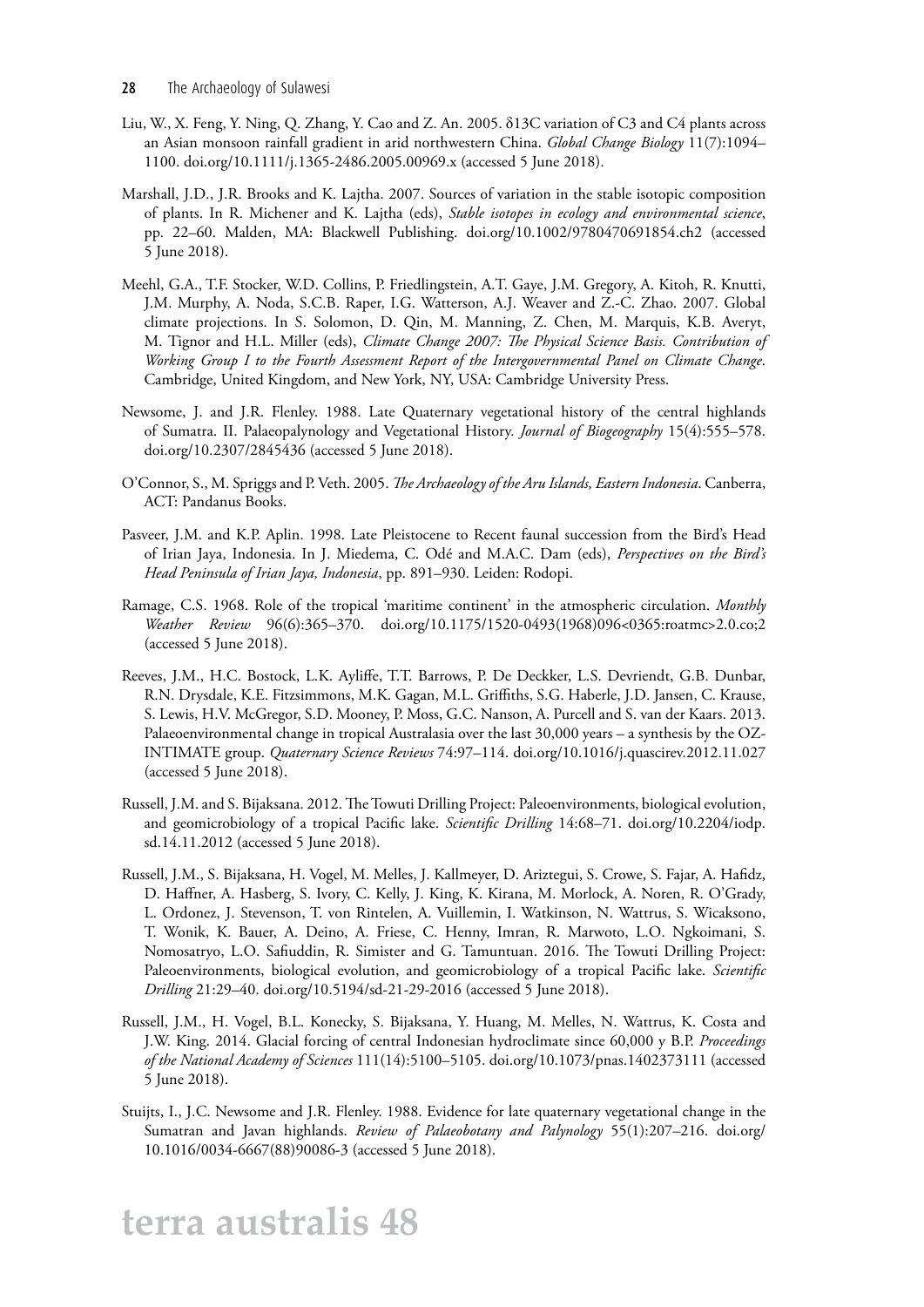- van der Kaars, S. 1991. Palynology of eastern Indonesian marine piston-cores: A Late Quaternary vegetational and climatic record for Australasia. *Palaeogeography, Palaeoclimatology, Palaeoecology* 85(3):239–302. [doi.org/10.1016/0031-0182\(91\)90163-L](http://doi.org/10.1016/0031-0182(91)90163-L) (accessed 5 June 2018).
- van der Kaars, S., F. Bassinot, P. De Deckker and F. Guichard. 2010. Changes in monsoon and ocean circulation and the vegetation cover of southwest Sumatra through the last 83,000 years: The record from marine core BAR94-42. *Palaeogeography, Palaeoclimatology, Palaeoecology* 296(1–2):52–78. [doi.org/10.1016/j.palaeo.2010.06.015](http://doi.org/10.1016/j.palaeo.2010.06.015) (accessed 5 June 2018).
- van der Kaars, S. and R. Dam. 1995. A 135,000-year record of vegetational and climatic change from the Bandung area, West-Java, Indonesia. *Palaeogeography, Palaeoclimatology, Palaeoecology* 117(1):55–72. [doi.org/10.1016/0031-0182\(94\)00121-N](http://doi.org/10.1016/0031-0182(94)00121-N) (accessed 5 June 2018).
- van der Kaars, S. and R. Dam. 1997. Vegetation and climate change in West-Java, Indonesia during the last 135,000 years. *Quaternary International* 37:67–71. [doi.org/10.1016/1040-6182\(96\)00002-X](http://doi.org/10.1016/1040-6182(96)00002-X)  (accessed 5 June 2018).
- van der Kaars, S., X. Wang, P. Kershaw, F. Guichard and D.A. Setiabudi. 2000. A Late Quaternary palaeoecological record from the Banda Sea, Indonesia: Patterns of vegetation, climate and biomass burning in Indonesia and northern Australia. *Palaeogeography, Palaeoclimatology, Palaeoecology* 155(1–2):135–153. [doi.org/10.1016/S0031-0182\(99\)00098-X](http://doi.org/10.1016/S0031-0182(99)00098-X) (accessed 5 June 2018).
- Vogts, A., H. Moossen, F. Rommerskirchen and J. Rullkötter. 2009. Distribution patterns and stable carbon isotopic composition of alkanes and alkan-1-ols from plant waxes of African rain forest and savanna C3 species. *Organic Geochemistry* 40(10):1037–1054. [doi.org/10.1016/j.orggeochem.2009.07.011](http://doi.org/10.1016/j.orggeochem.2009.07.011)  (accessed 5 June 2018).
- Whitten, T., M. Mustafa and G.S. Henderson. 1987. *The Ecology of Sulawesi*. Yogyakarta: Gadjah Mada University Press.
- Wicaksono, S.A., J.M. Russell and S. Bijaksana. 2015. Compound-specific carbon isotope records of vegetation and hydrologic change in central Sulawesi, Indonesia, since 53,000 yr BP. *Palaeogeography, Palaeoclimatology, Palaeoecology* 430:47–56. [doi.org/10.1016/j.palaeo.2015.04.016](http://doi.org/10.1016/j.palaeo.2015.04.016)  (accessed 5 June 2018).
- Wicaksono, S.A., J.M. Russell, A. Holbourn and W. Kuhnt. 2017. Hydrological and vegetation shifts in the Wallacean region of central Indonesia since the Last Glacial Maximum. *Quaternary Science Reviews* 157:152–163. [doi.org/10.1016/j.quascirev.2016.12.006](http://doi.org/10.1016/j.quascirev.2016.12.006) (accessed 5 June 2018).